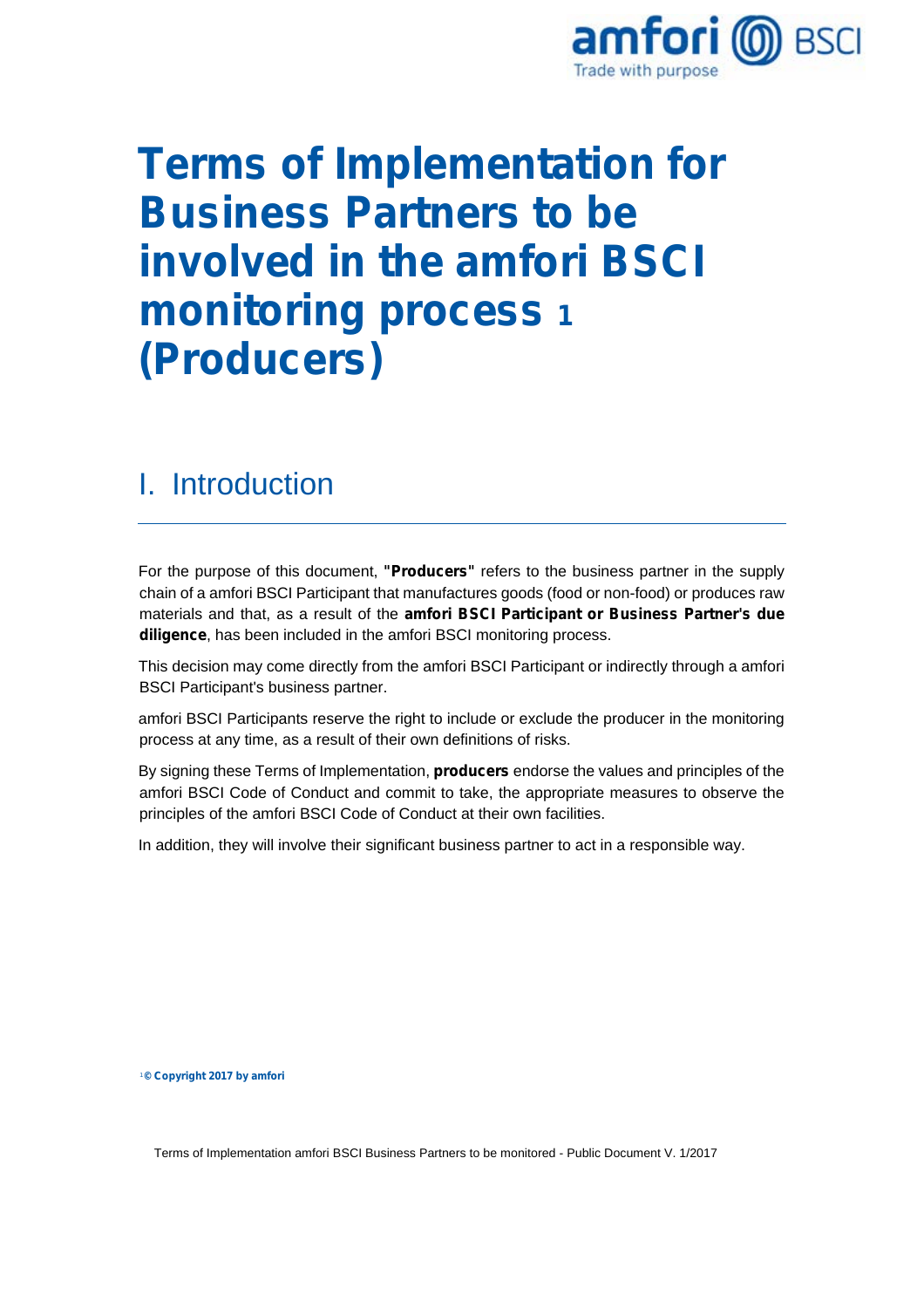# II. Commitment to socially responsible business

**2.1.** In undertaking the responsibilities set out in the amfori BSCI Code of Conduct, **producers** work together with amfori BSCI Participants and pursue a constructive and open dialogue with their stakeholders towards the application of the amfori BSCI Code of Conduct.

**2.2.** Producers **actively communicate** their endorsement of the amfori BSCI Code of Conduct through their company organization and to their business partners. Producers shall **display the amfori BSCI Code of Conduct** in the local language in an openly accessible location.

**2.3.** Producers confirm **having read and understood** the amfori BSCI Code of Conduct and relevant Terms of Implementation and they commit to work towards full observance thereof, within their sphere of influence.

**2.4.** Producers have **the procedures and sufficient resources in place** to meet their responsibilities related to the amfori BSCI Code of Conduct and ensure that there is continuous improvement in its implementation.

**2.5.** Producers require their significant business partners to work towards full observance of the amfori BSCI Code of Conduct and take, within their sphere of influence, the reasonable measures necessary to make the amfori BSCI Code of Conduct applicable to their own business partners.

**2.6.** Producers **acknowledge that neglecting the values and principles of the amfori BSCI Code of Conduct and/or violating any of these Terms of implementation** are sufficient grounds for amfori BSCI Participants or relevant business partners to terminate their business relations with a signatory producer. The burden of proof in this respect shall lie with amfori BSCI Participants or business partners as applicable.

# III. Embedding social responsibility into the business enterprise culture

**3.1.** Producers should establish good management practices that **involve workers and their representatives** in sound information exchanges on the workplace issues.

**3.2.** Producers should set **policies and procedures in place** to ensure the observance of the principles of the amfori BSCI Code of Conduct and appropriate protection of workers.

**3.3.** Producers should take specific steps to make **workers aware of their rights** and responsibilities, in particular to the most disadvantaged groups (e.g. migrant workers).

**3.4.** Producers should **build sufficient competence** among the managers and workers in order to embed the amfori BSCI Code of Conduct in their business enterprise culture.

**3.5.** Production, Human Resources and other relevant departments (or individuals) should be **trained and incentivised** in a manner that allows them to contribute to the integration of the principles of responsible business in the business enterprise culture.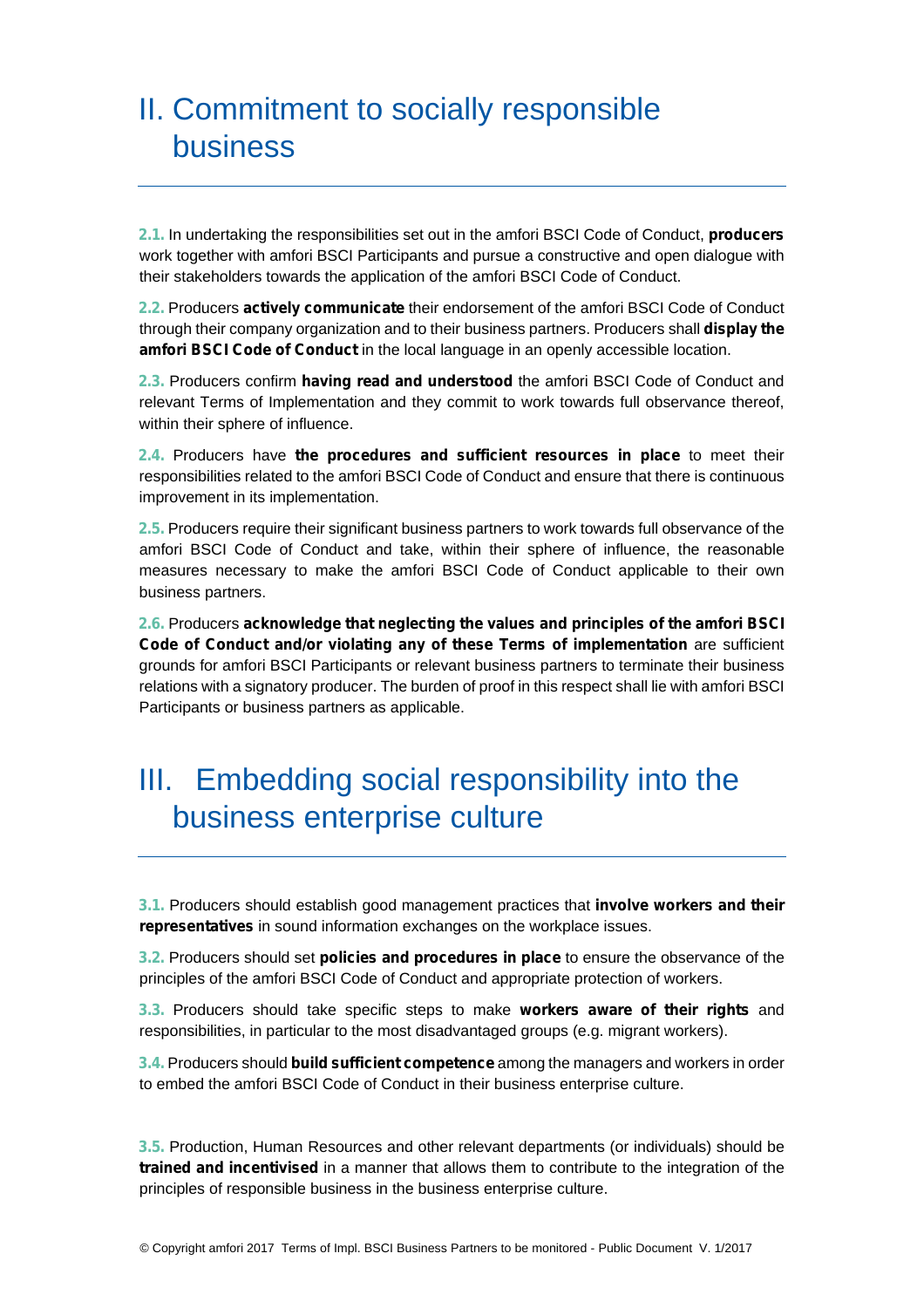### IV. Cooperation and empowerment of their own facilities and supply chain

**4.1.** Producers **engage in training and support their own staff** in order to build the necessary capacities to achieve and uphold the principles of the amfori BSCI Code of Conduct.

**4.2.** Producers **seek a constructive and open dialogue with their workers and workers representatives over their responsibility to observe the principles of the amfori BSCI Code of Conduct**

**4.3. Producers seek a constructive and open dialogue with significant business partners over their ability to observe the amfori BSCI Code of Conduct** and assist them in order to help them meet these expectations.

# V. Due diligence in their own facilities and in their supply chain

**5.1.** Producers **commit to act diligently** in (a) assessing actual and potential adverse impacts of their business against the values and principles of the amfori BSCI Code of Conduct; (b) identifying in their own facilities and their supply chain where the most significant risks for these adverse impacts may occur and (c) acting upon them with the aim of preventing and/or addressing them in line with the amfori BSCI Code of Conduct.

**5.2.** Producers **gather and assess reliable information about their** own business and business partners ' responsible behaviour and **keep the necessary documentary evidence that they have acted diligently.** They seek further detail on the **root causes** of any discrepancy with the principles of the amfori BSCI Code of Conduct and take the necessary corrective actions.

**5.3.** Producers require that **their business partners regularly report** to them on their progress in implementing and/or upholding the amfori BSCI Code of Conduct as well as the effectiveness of their responses to adverse impact to the values and principles of the amfori BSCI Code of Conduct in which they may have been involved.

**5.4.** Producers should set up or engage in -to the extent possible- an effective **operational level grievance mechanism** to respond to individuals (particularly their workers) and communities adversely impacted by their activities.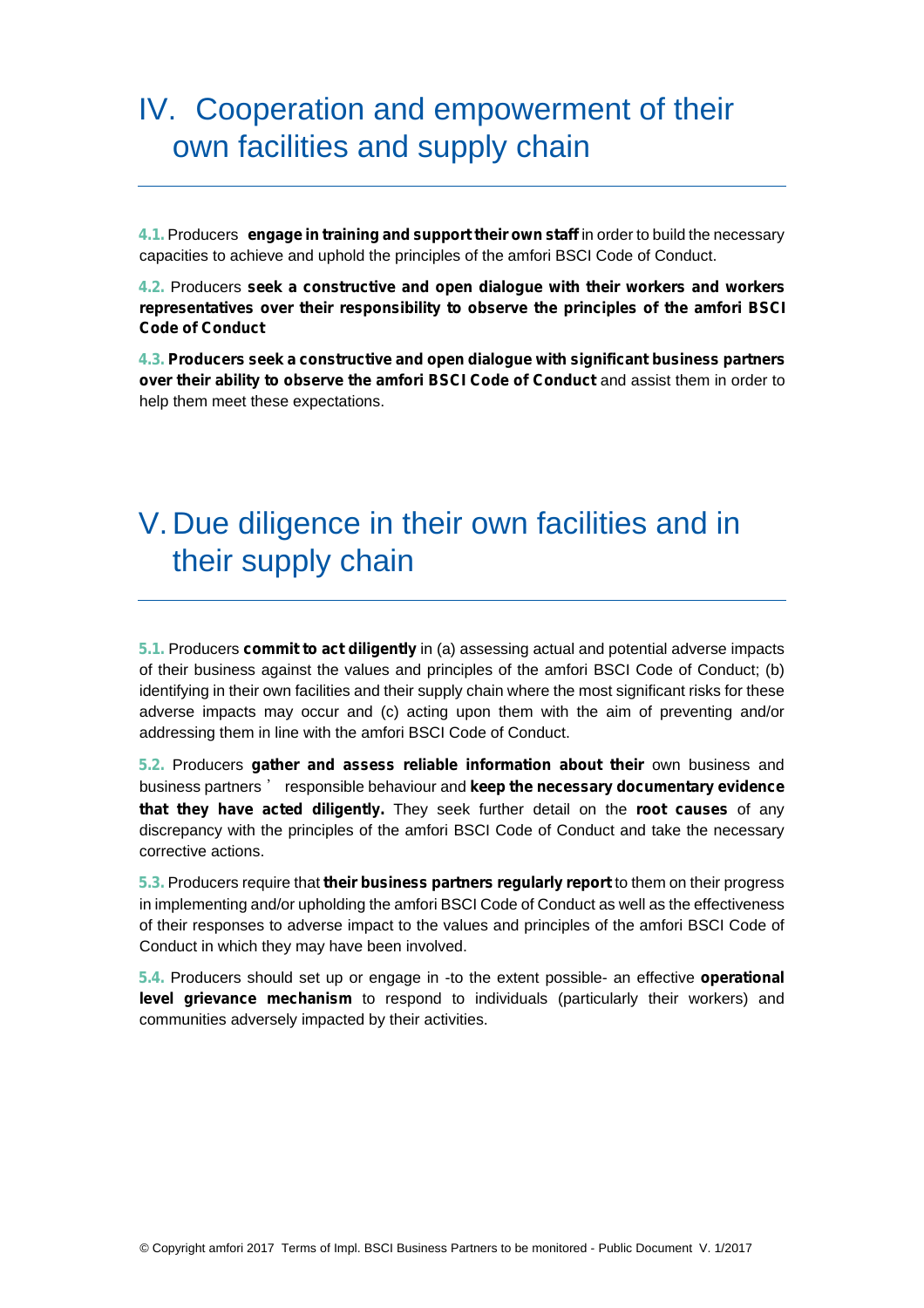# VI. Information management

**6.1.** Producers **report accurately to amfori BSCI Participants** on their implementation plan and continuous improvement of their own business, as well as the effectiveness of any response to adverse impact to values and principles of the amfori BSCI Code of Conduct in which they may have been involved.

**6.2.** Producers **seek to understand** the concerns of potentially affected stakeholders, from which they may need to seek advice, and consult externally with credible, independent experts. This includes governments, civil society and workers representatives to verify the effectiveness of their implementation process.

**6.3.** Producers commit **to immediately inform the amfori BSCI Participant** -to the extent possible- of any misconduct of themselves and/or their business partners, particularly subcontractors, of which they become aware and that may result in an adverse impact to the values and principles of the amfori BSCI Code of Conduct.

#### VII. Monitoring toward improvements

**7.1.** Producers **monitor** that the amfori BSCI Code of Conduct is observed by **them and their business partners** involved in the production process based on a development-oriented approach.

**7.2.** Producers acknowledge the **importance of having trustful relationships** and will not be involved in falsifying any information, particularly documentary evidence relevant for the monitoring of their performance towards observance of the amfori BSCI Code of Conduct.

**7.3.** Producers agree that the individual auditors working on behalf of or otherwise representing an Auditing Company conducting amfori BSCI audits may **gather the necessary documentary evidence**. This includes - but is not limited to - pictures of their production site(s) as well as copies of business documents **relevant for the audit.**

**7.4.** Producers agree that **confidential interviews** with workers representatives and workers freely chosen by the auditors are conducted, without any influence from the producer side.

**7.5.** Producers agree that **all audit information will be recorded in the amfori BSCI Platform**. This Platform allows sharing of the audit reports among amfori BSCI Participants.

**7.6.** Producers agree that the information gathered in their facilities during the amfori BSCI Audit **can be shared with third parties** (i) insofar as this occurs within the framework of the amfori BSCI; (ii) insofar as such transfer is necessary for the provisions by or on behalf of amfori/amfori BSCIrelated activities, and/or (iii) the third parties agree to treat the information provided with utmost respect and for the only purpose relevant for the case.